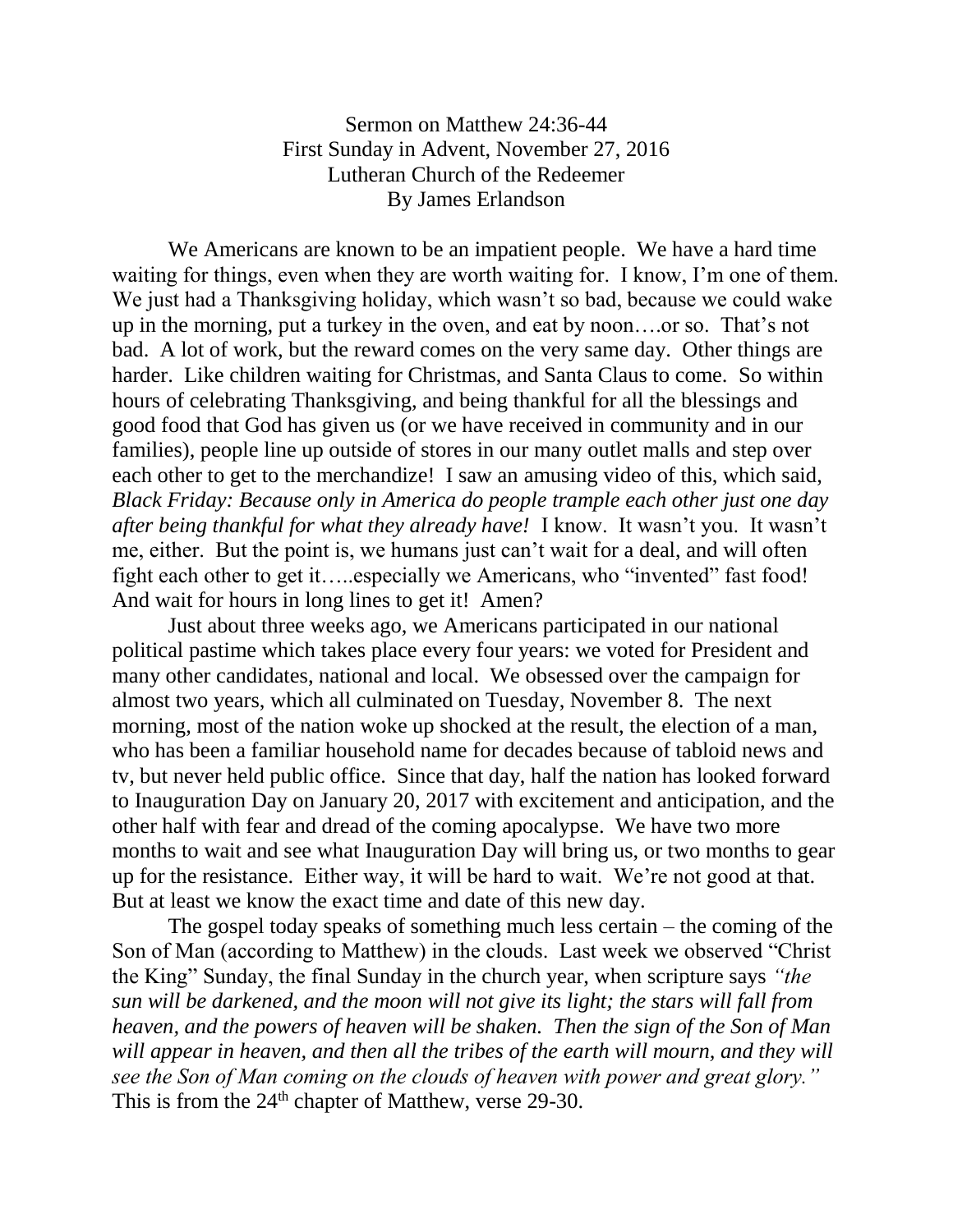Well, it has been a week, and nothing has happened yet. In fact, it has been 2000 years since the first century when Matthew first wrote these words, and still, the Son of Man – whom we equate with Jesus Christ, our risen and ascended Lord – has not come. Some scholars say that this is why Matthew wrote his gospel! Matthew described Jesus throughout the gospel as the fulfillment of the expectations of the Jewish people for a Messiah to come – the anointed one of God who would save God's people from their oppressors (who at that time were the Romans). This book, written toward the end of the first century, came about at the time when the apostles had been killed and their descendents were dying out. The people of the church of Matthew were perhaps becoming impatient and discouraged at the prospects of Jesus ever coming again and their hopes being fulfilled. When would the Messiah come? Who knows? Maybe they asked whether any of it were true? What were they waiting for, and for how long? This would be especially hard, in the generation after the Fall of Jerusalem and the destruction of the Temple in 70 A.D., with Jews and Christians dispersed throughout the Roman Empire as refugees and slaves. Actually, only a small, hungry, struggling Christian community remained in the ruins of Jerusalem.

In answer to this, Matthew takes great care to emphasize this message in his gospel about the life, ministry, death and resurrection of Jesus Christ: **stay awake, be prepared, and wait with anticipation for Jesus' return!** For if we don't, we might miss out on God's advent – his coming - among us, which will happen when Jesus comes again. So whatever you do, stay awake! Except for this: we just don't know when. We do not know the day or the time of Jesus' return, we just have to be patient, watch, and wait.

So what did Jesus tell his followers to do, as they waited for him (when he taught them, just before his arrest and crucifixion). He gave a few illustrations and examples in the gospel passage read today. He said to look at the fig tree, for example, a common fruit tree in Palestine. When you see its branches get tender and put out leaves, you know that summer is near. (Just like you and I watch buds popping out on trees in the spring every year, we know that summer is coming soon. And we know that when the leaves turn color and fall off the trees every fall, we know that winter is near.) So, just like this, you will know there are signs of Christ's return, when you see the sun darkened, the moon without light, and stars falling from heaven. Just as we sing in the spiritual, *My Lord, What a Morning.* Which means we look on such signs with dread, or with great hope!

Jesus also made a comparison with another ancient, mythical era, which we should NOT imitate – although I'm afraid we might be. Just as in the days of Noah before the great Flood, people were eating and drinking, and getting married oblivious that anything bad was about to happen, even as Noah built his ark. They knew nothing – or saw nothing amiss – until the flood came and swept them all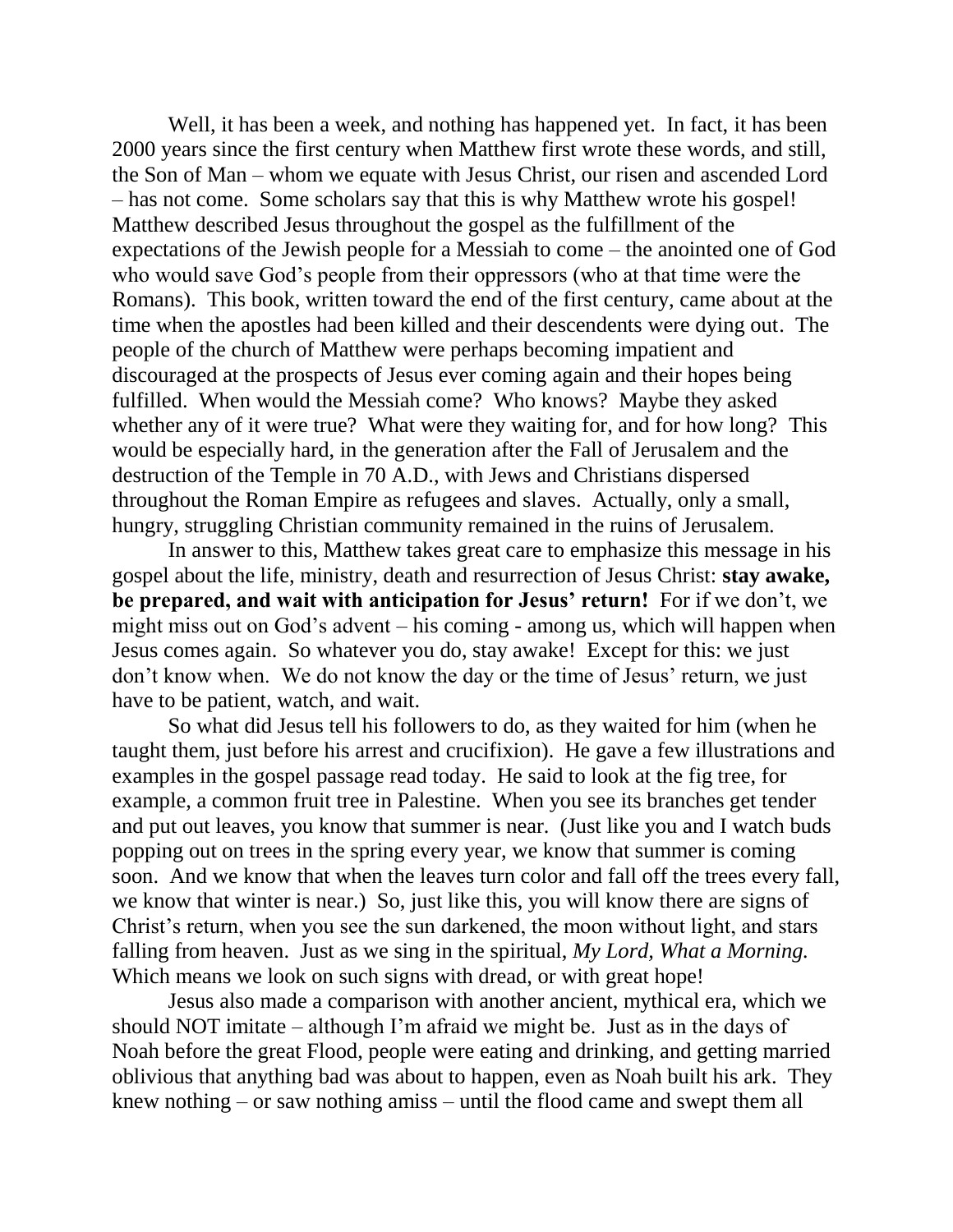away. Jesus also made examples of two women in the field working at harvest – one would be taken away and one would remain. Or while grinding wheat, one would be taken away and one would remain. What was THAT all about? Was this a precursor to the *Left Behind* movie series, about the Rapture? I don't think so, but who knows? But the message is, KEEP AWAKE!

And finally, one more illustration of what Jesus meant. It's like the owner of a house – if he or she knew when a thief was coming, they might be extra alert, double lock the doors, call the police, and have the dogs ready. But who ever knows when an unexpected guest is coming, friendly or not? A knock at the door at midnight, who could it be? *Therefore, you also must be ready, for the Son of Man is coming at an unexpected hour!*

So, who or what are you waiting for? I hope you aren't *Waiting for Godot!* This is a 20<sup>th</sup> century play by Samuel Beckett, a tragicomedy in which two tramps wait for someone who never arrives, a play without action - only conversation, except for other characters who happen by. I HOPE that's not for whom we wait! However, our lives are filled with uncertainty, often interrupted by unwelcome surprises, even more than good news. The Chicago Cubs play baseball for over a century without reward, until they finally get to the World Series in 2016 – and win! Two friends work side by side – one stays healthy, the other learns he has cancer. Two persons equally qualified apply for a job – one gets it, the other doesn't. Two persons watch and wait for God to appear – one never sees any evidence of God's work, the other sees God's hands in everything that happens around his or her life. So, you've got to stay awake, or you'll never see the surprises – and you will just remain disappointed by unfulfilled expectations! It just goes to show how difficult watching and waiting is! When we look, we may not see. We can only hope to be awake to see the surprises!

Maybe that's why we come to worship on Sundays – because we have been patiently waiting to see God and experience the presence of Christ, in a world where it is so difficult to see the evidence of God anywhere! When the democratic process disappoints or fails us; when there is so much senseless violence in our world; when hospitals are bombed in Aleppo, and children are killed; when Native Americans aren't consulted as oil pipelines are planned and built on sacred ground, and are arrested or beaten by police when they object; when some lose their health insurance or their jobs while others live lives of luxury; when people are elected to public office who seem unqualified or the process appears unjust – where is God in the midst of all of this?

So Jesus says, regardless of all this uncertainty, keep awake, because God is coming – it will soon be apparent in the skies! But also, don't you know, that God is already here and present and among us, through God's Son? Jesus is here in the bread and the wine;, Jesus is here in a kind word of forgiveness and reconciliation